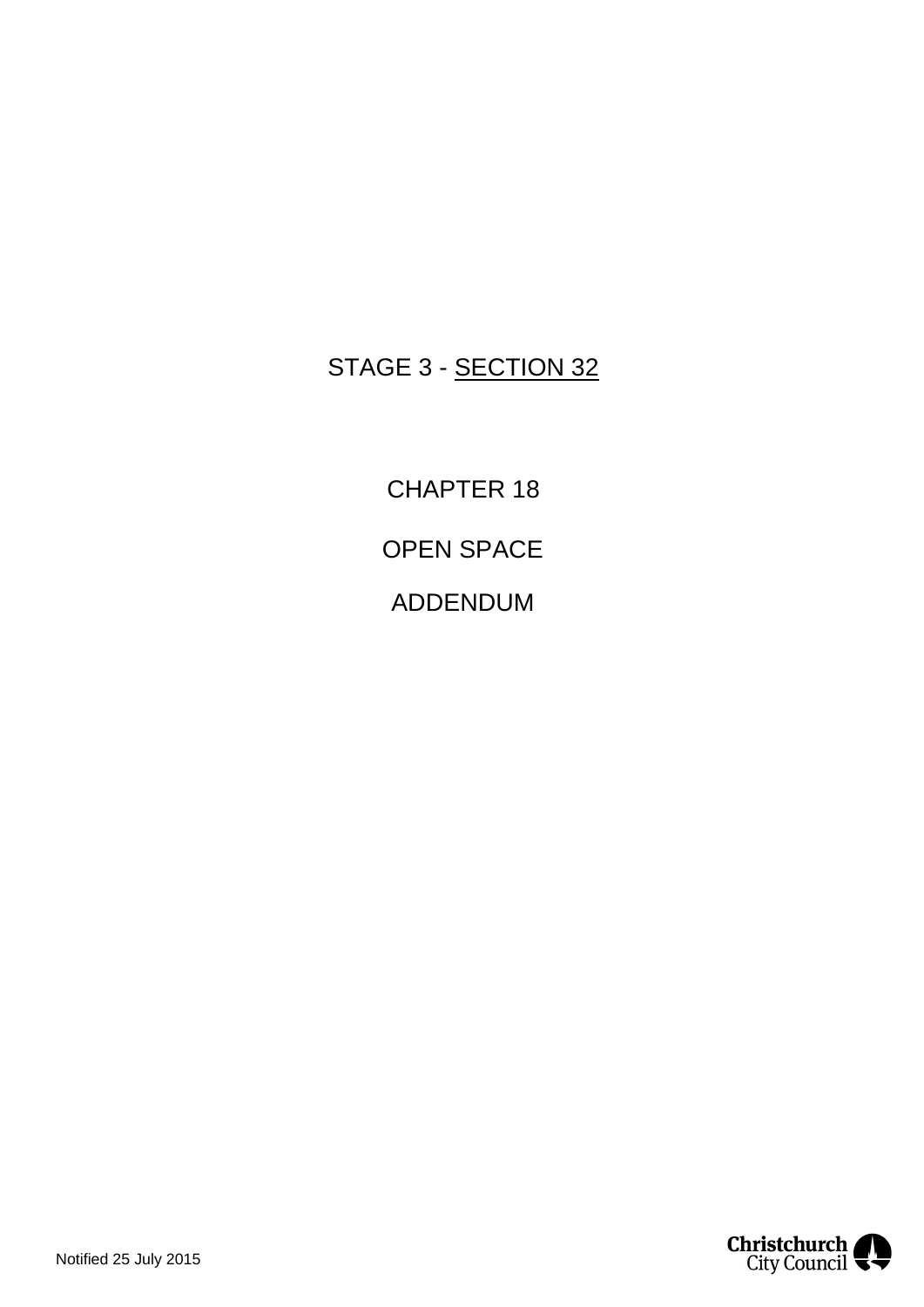## **Section 32 Report Addendum Chapter 18 - Open Space**

- 1. The District Plan Review (DPR) Stage 2 public notification included Chapter 18 Open Space and the Section 32 report. A number of provisions in Chapter 18 rely on planning maps overlays identifying the Coastal Environment, Outstanding Natural Feature or Landscape, Significant Feature or Landscape, Landscape Buffer, Important Ridgelines, Areas of Outstanding, or At Least High Natural Character, and/or Sites of Ecological Significance. Cross-references are also made to matters of discretion in Chapter 9.
- 2. The above overlays and matters of discretion, however, are to be introduced by Chapter 19 Coastal Environment and Chapter 9 - Natural and Cultural Heritage at Stage 3 of the review. It was, therefore, necessary to delete the reliant provisions from Chapter 18 - Open Space notified at Stage 2 and introduce them back into the chapter at Stage 3 notification.
- 3. Notes informing the readers which provisions needed to be temporarily deleted form Stage 2 version of the Chapter 18 were included in the Stage 2 notified version of the chapter. These provisions, as listed below, will no longer be required upon reintroduction of the provisions at Stage 3 and need to be deleted:
	- a. 18.2.1.4, 18.5.1.4, and 18.6.1.4;
- 4. The Chapter 18 provisions, including matters of discretion, that were to be notified at Stage 3 included:
	- a. Section 18.2 Activities RD12 and RD13 in 18.2.2.3, and D6 and D7 in 18.2.2.4;
	- b. Section 18.3 Activities RD16 in 18.3.2.3, D3 in 18.3.2.4;
	- c. Section 18.5 Activities RD14 and RD15 in 18.5.2.3, D3, D4 and D5 in 18.5.2.4, and NC4 in 18.5.2.5;
	- d. Section 18.6 Activities RD11 and RD12 in 18.6.2.2, D6 and D7 in 18.6.2.3; and NC2 in 18.6.2.4;
	- e. Section 18.7 Matters of discretion 18.7.4.
- 5. The initial drafts of Chapter 9 were focused primarily on policy framework and did not contain rules relevant to all activities anticipated in the Open Space Chapter 18. Therefore, provisions relating to indigenous vegetation clearance or activities within outstanding or significant landscape and feature overlays, for example, were introduced into Chapter 18. During the development of Stage 3 Chapter 9, however, modifications were made to account for overlapping activities and to reduce duplication of rules in related chapters. This approach also ensures a more consistent approach to regulation. As a result, it is no longer necessary to apply discretion to Chapter 18 activities which are located within or which may affect biodiversity values, sites of ecological significance, landscapes, features, and cultural and heritage items. That discretion will now apply through Chapter 9 provisions and the relevant rules in Chapter 18 can be deleted.
- 6. The only remaining reference to Sites of Ecological Significance and other landscape overlays and features in Chapter 18 is in association with *Plantation forestry* in the Open Space Natural Zone. The biodiversity provisions in Chapter 9 do not explicitly make this activity non-complying